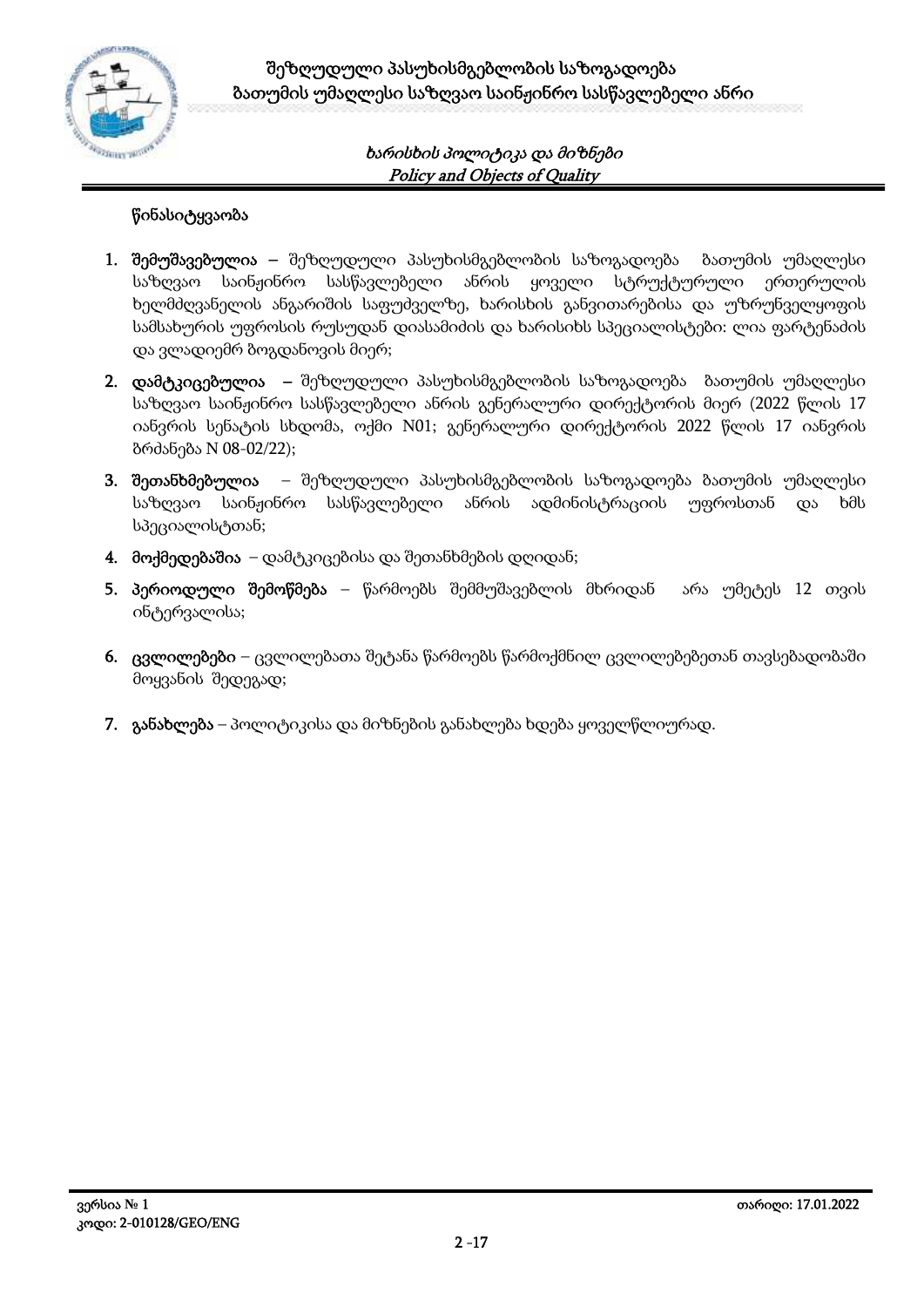

| ცვლილებების                    | ცვლილებების | შეცვლილი                                  | ცვლილებების       |
|--------------------------------|-------------|-------------------------------------------|-------------------|
| ცირკულარული წერილი №           | დამტკიცების | გვერდები                                  | განმხორციელებელი  |
|                                |             |                                           |                   |
| ან სხვა საფუძველი              | თარიღი      | (პუნქტები)                                | პირის ხელწერა     |
| 2022 წლის 17 იანვრის სენატის   | 17.01.2022  | დოკუმენტში                                | რუსუდან დიასამიძე |
| სხდომა, ოქმი N01; გენერალური   |             | განხორციელებული<br>შემდეგი                |                   |
| დირექტორის 2022 წლის 17იანვრის |             | ცვლილებები:                               |                   |
| ბრძანება N 08-02/22            |             | მე-4 თავი "საერთო პოლიტიკა და             |                   |
|                                |             | სტრატეგია" - ამოღებული                    |                   |
|                                |             |                                           |                   |
|                                |             | უამღლესი<br>პროგრამების                   |                   |
|                                |             | წარმოების პუქტი;                          |                   |
|                                |             | მე-6 "ხარისიხს მიზნები"-დან               |                   |
|                                |             | ამოღებული<br>კვლევითი                     |                   |
|                                |             | საქმიანობა; აქვე<br>დაემატა               |                   |
|                                |             | ინტერნაციონალიზაცის                       |                   |
|                                |             | განვითარება;<br>ამ<br>კუთხით              |                   |
|                                |             | აქტივობების გაზრდა 5%-ით                  |                   |
|                                |             |                                           |                   |
|                                |             | წინა წელთან შედარებით; და                 |                   |
|                                |             | პიარ კომპანიების მომატება                 |                   |
|                                |             | $5% - 000$<br>წინა<br>წელთან              |                   |
|                                |             | შედარებით.                                |                   |
|                                |             | "ხარისიხს<br>$\partial \gamma$ -7<br>თავი |                   |
|                                |             | ვა;დებულებები"-დან                        |                   |
|                                |             | ამოღებულია საქართველოს                    |                   |
|                                |             |                                           |                   |
|                                |             | კანონი<br>უმაღლესი                        |                   |
|                                |             | განათლების შესახებ.                       |                   |
|                                |             |                                           |                   |
|                                |             |                                           |                   |
|                                |             |                                           |                   |
|                                |             |                                           |                   |
|                                |             |                                           |                   |
|                                |             |                                           |                   |
|                                |             |                                           |                   |
|                                |             |                                           |                   |
|                                |             |                                           |                   |
|                                |             |                                           |                   |
|                                |             |                                           |                   |
|                                |             |                                           |                   |
|                                |             |                                           |                   |
|                                |             |                                           |                   |
|                                |             |                                           |                   |
|                                |             |                                           |                   |
|                                |             |                                           |                   |
|                                |             |                                           |                   |
|                                |             |                                           |                   |
|                                |             |                                           |                   |
|                                |             |                                           |                   |

# **ცვლილებების აღრიცხვის ფურცელი**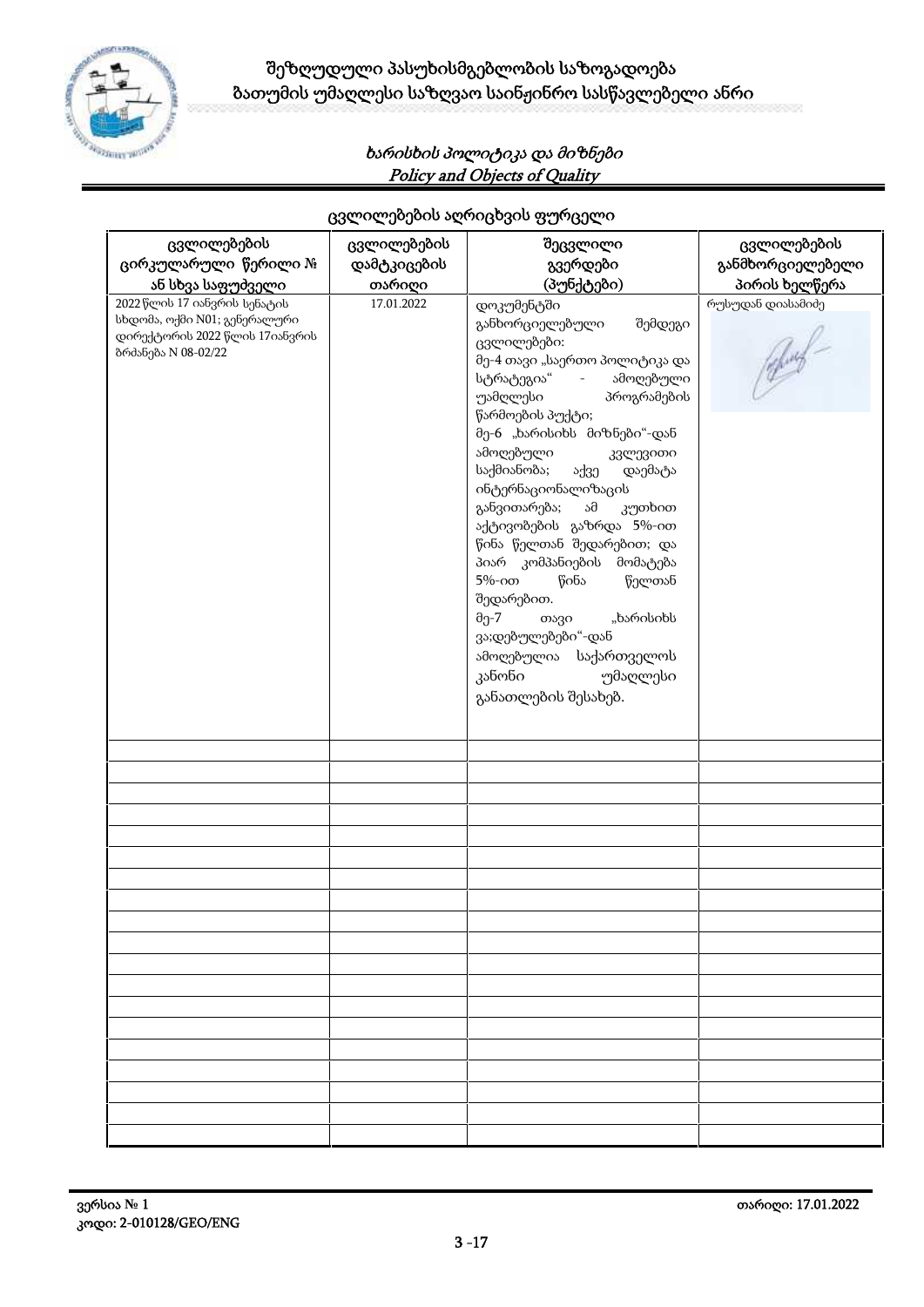

# შინაარსი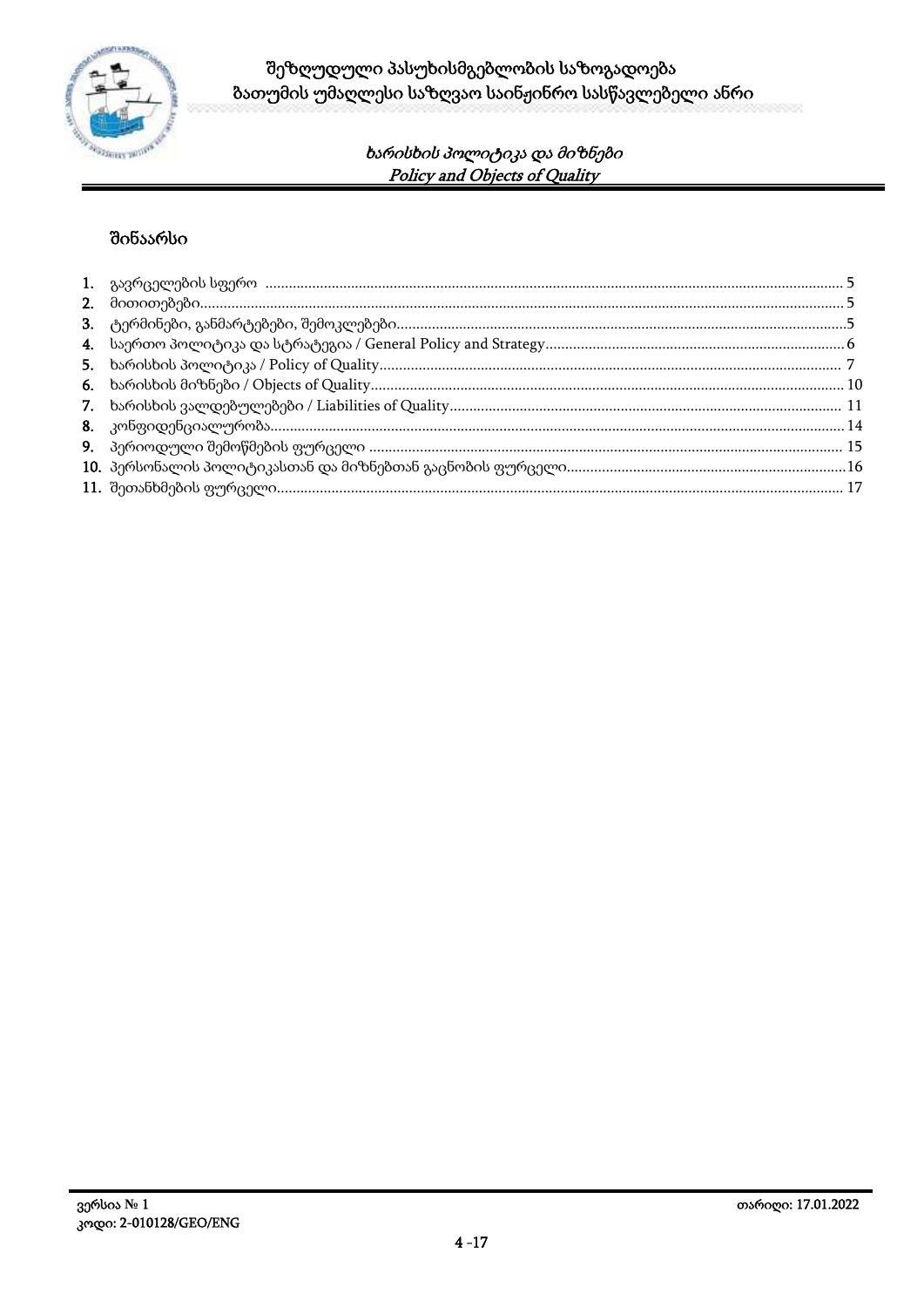

# **1. გავრცელების სფერო**

- 1) წინამდებარე ნორმატიული დოკუმენტი ითვლება ნორმატიულ დოკუმენტად ბუსსს ანრის მთელი პერსონალისათვის და წარმოადგენს ბუსსს ანრის ხმს პოლიტიკასა და მიზნებს;
- 2) წინამდებარე ნორმატიული დოკუმენტის ორიგინალი ინახება ბუსსს ანრის ხარისხის განვითარების და უზრუნველყოფის სამსახურში. ელექტრონული ვერსია ხელმისაწვდომია ყველა განყოფილებისთვის შიდა ქსელის მეშვეობით;
- 3) წინამდებარე ნორმატიული დოკუმენტიდან ამონაწერი: "ხარისხის პოლიტიკა და მიზნები", გენერალური დირექტორის მიერ ხელმოწერილი, ქართულ და ინგლისურ ენაზე, გამოკრულია სასწავლებელში თვალსაჩინო ადგილებზე.
- 4) ნორმატიული დოკუმენტის ვერსიის ნომერი იცვლება იმ შემთხვევაში, თუ წლის განმავლობაში მოხდა მოქმედი ვერსიის მნიშვნელოვანი ცვლილება. სხვა შემთხვევაში წლის დასაწყისში დამტკიცებულ ვერსიას ენიჭება N1.

# **2. მითითებები**

წინამდებარე დებულების შემუშავებისას გათვალისწინებულია შემდეგი ნორმატიული დოკუმენტების მოთხოვნები:

- 1) სს ISO 9001:2015 ხარისხის მენეჯმენტის (მართვის) სისტემა. მოთხოვნები;
- 2) სს ISO 9000:2015 ხარისხის მენეჯმენტის (მართვის) სისტემა. ძირითადი დებულებები და ლექსიკონი
- 3) ნდ №-2-010101 შპს ბუსსს ანრის ხარისხის სახელმძღვანელო

# **3. ტერმინები, განმარტებები, შემოკლებები**

წინამდებარე დებულებაში გამოყენებულია ის ტერმინები, განმარტებები და

## **1. Course Scope**

- 1) This document is considered to be the normative document for all staff of BHMES ANRI and constitutes the Burs for Anr for policies and purposes;
- 2) The original of this document keep at the Quality Development and Assurance Department. An electronic version is available for all departments via the internal network;
- 3) An excerpt from this document: "Policy and Objects of Quality ", signed by the General Director, are displayed in prominent places at the college in Georgian and English.
- 4) The document version number changes if there is a significant change to the current version during the year. In other cases, the version approved at the beginning of the year shall be assigned N1.

# **2. References**

This document has been developed in accordance with the requirements of the following documents:

1) ISO 9001: 2015 - Quality Management System. Requirements;

2) ISO 9000: 2015 - Quality Management System. Basic Terms and Dictionary

3) ND No.2-010101 – Quality Manual of BNMES ANRI

#### **3. Terms and Abbreviations**

This term uses the terms, definitions, and abbreviations used in the quality manual.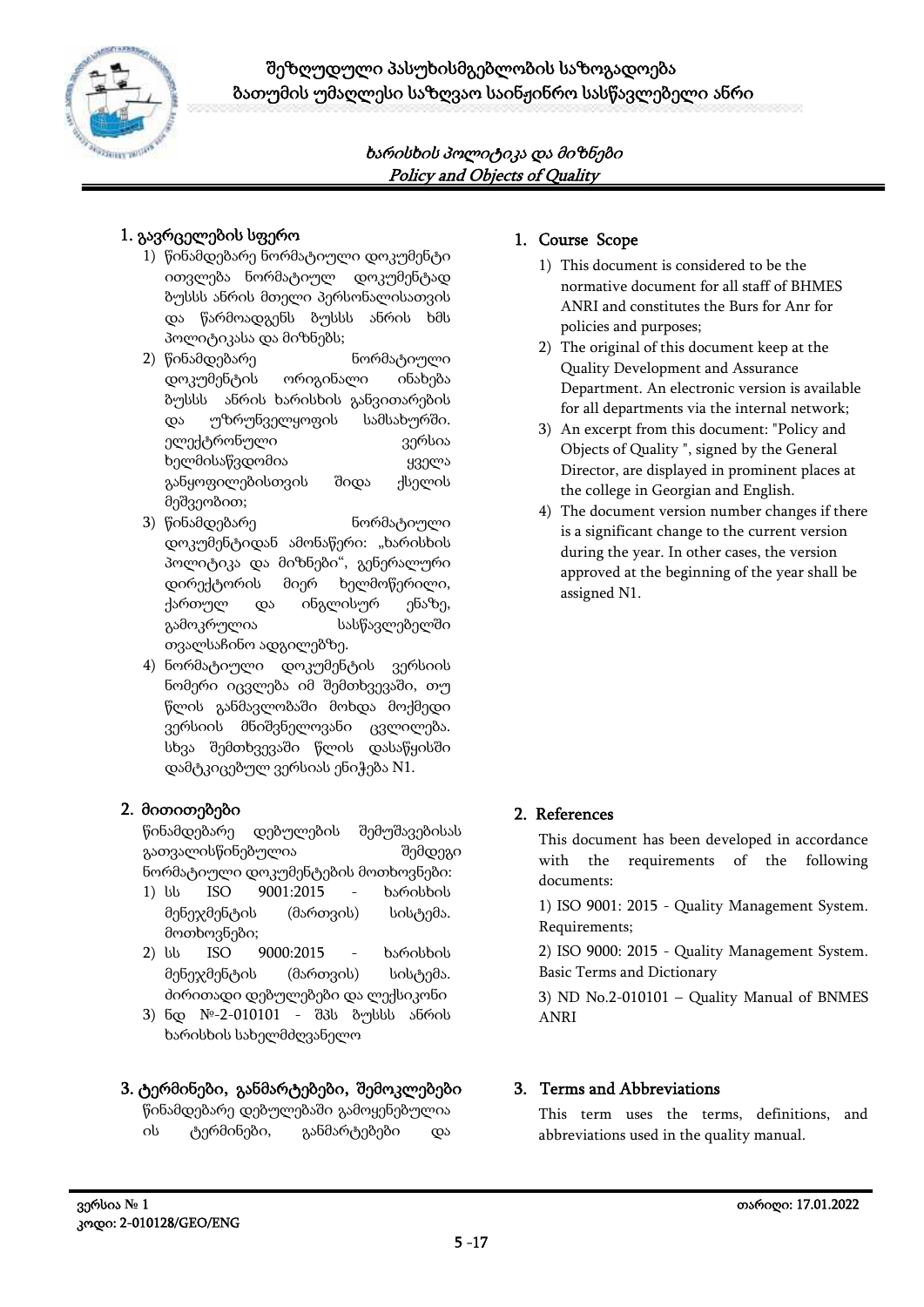

შემოკლებები რომლებიც გამოყენებულია ხარისხის დარგის სახელმძღვანელოში.

- 1) **ბუსსს ანრი** შეზღუდული პასუხისმგებლობის საზოგადოება ბათუმის უმაღლესი საზღვაო საინჟინრო სასწავლებელი ანრი;
- 2) **ISO** სტანდარტიზაციის საერთაშორისო ორგანიზაცია;
- 3) **ხმს** ხარისხის მართვის სისტემა;
- 4) **ხარისხის სამსახური** ბუსსს ანრის ხარისხის განვითარების და უზრუნველყოფის სამსახური

#### **4. საერთო პოლიტიკა და სტრატეგია**

შპს ბათუმის უმაღლესი საზღვაო საინჟინრო სასწავლებელი ანრის მთლიანი (ძირითადი) საქმიანობა მიმართულია:

- მეზღვაურთა მომზადება/გადამზადება, სერტიფიცირება ""მეზღვაურთა მომზადების დიპლომირებისა და ვახტის გაწევის შესახებ" საერთაშორისო კონვენცია (STCW), ცვლილებებით, საქართველოს კანონი "მეზღვაურთა განათლებისა და სერტიფიცირების შესახებ" და სხვა ეროვნული და საერთაშორისო სტანდარტების, წესებისა და საკანონმდებლო მოთხოვნების შესაბამისად;
- $\triangleright$  სამომავლოდ კვალიფიცირებული და მაღალ დონეზე მომზადებული მეზღვაურების განათლება საქართველოს განთლების საკანონმდებლო აქტებისა და ნორმატიული დოკუმენტების მოთხოვნათა შესაბამისად შემდეგი მიმართულებით:
	- მე–III დონის პროფესიული მოდულური საგანმანათლებლო პროგრამებით, სპეცილობებზე:
		- საგემბანე განყოფილების ექსპლუატაცია და
		- გემის სამანქანე განყოფილების ექსპლუატაცია
- ბუსსს ანრის პროფესიული სტუდენტებისთვის ხელის შეწყობა საზღვაო პრაქტიკაში და სამომავლო დასაქმებაში, "საზღვაო ნაოსნობაში
- 1) **BHMES ANRI** Batumi High Maritime Engineering School ANRI, LLC
- 2) **ISO** International Organization for Standardization;
- 3) **QMS –** Quality Managemnt System
- 4) **Quality Service –** BHMES ANRI's Quality Development and Assurance Department

# **4. General Policy and Strategy**

All activities of Batumi High Maritime Engineering School ANRI are directed on the:

- $\triangleright$  Seafarers training/retraining, certification in accordance to requirements of STCW, as amended and Law of Georgia on education and certification of seafarers;
- Graduation of qualified future seafarers in accordance to National and International legislation and standards at the following direction:
	- III-rd level of the vocational modular education programs:
		- exploitation of deck unit and
	- exploitation of the vessel engine unit
- $\triangleright$  providing vocational students with seagoing practice and further placement in accordance to ILO MLC 2006;

BHMES ANRI aspires to keep up to date and develop educational and training partnerships with the world's leading vocational and training institutions, shipbuilding, crewing and other maritime companies.

The aim of ANRI is to keep high level not only its own Quality System Management, but to offer introduce this system to its partners and customers.

BHMES ANRI is based vocational education, as well as training and certification of unified standards and rules for seeking educational programs the community wants and needs of the modern knowledge-driven creation and spread. BHMES ANRI aims to contribute to the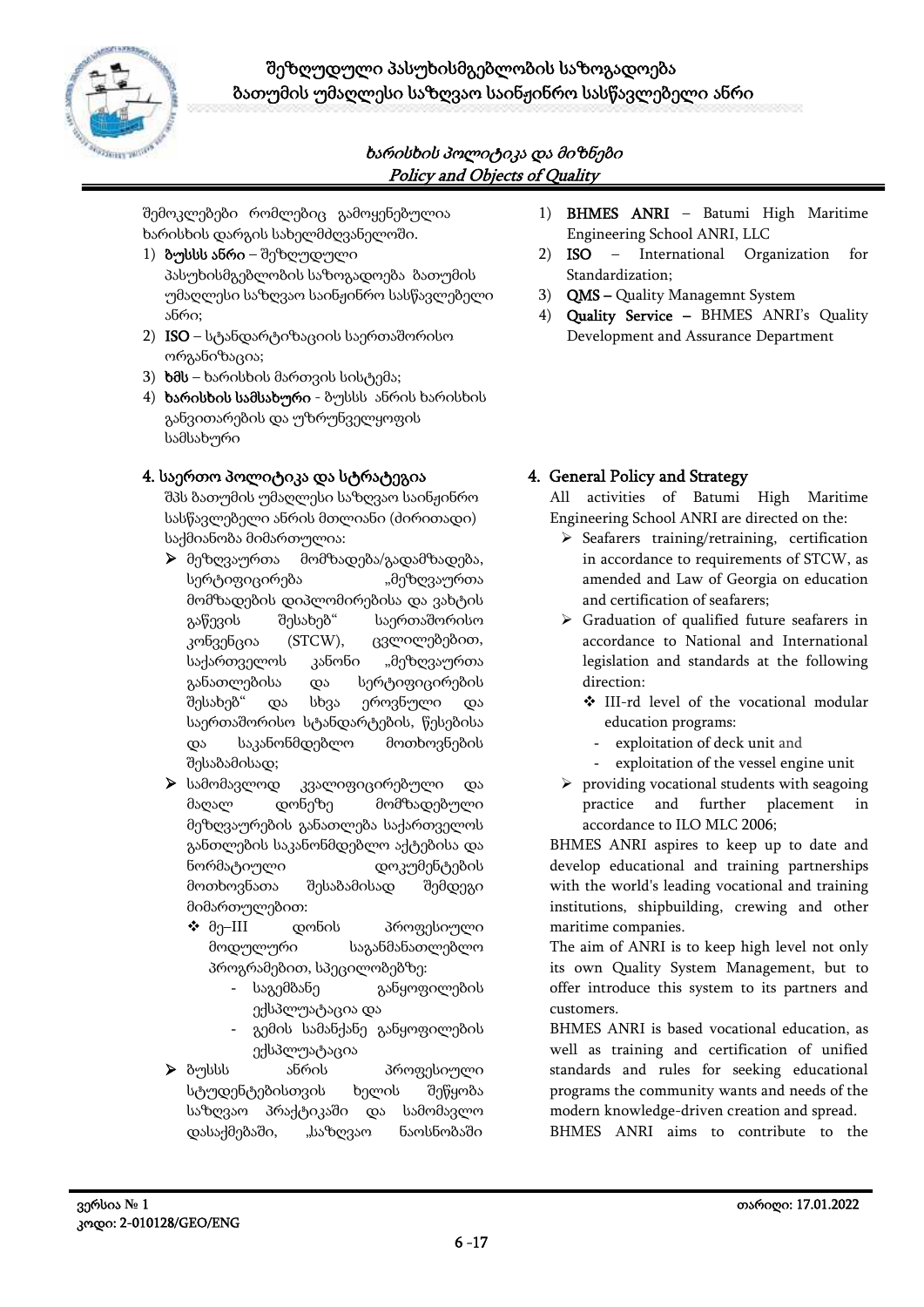

შრომის შესახებ" (ILO MLC 2006) კონვენციის მოთხოვნათა შესაბამისად; ბუსსს ანრი მიისწრაფვის შეინარჩუნოს ძველი და განავითაროს ახალი საგანმანათლებლო და საწვრთნელი ურთიერთთანამშრომლობა მსოფლიოს წამყვან პროფესიულ და საწვრთნელ დაწესებულებებთან, გემთმფლობელ, საკრუინგო და საზღვაო სფეროსთან დაკავშირებულ სხვადასხვა კომპანიებთან. ბუსსს ანრის ამოცანას წარმოადგენს არა მხოლოდ საკუთარი ხარისხის მართვის სისტემის შენარჩუნება მაღალ დონეზე, არამედ მისი დანერგვის მიწოდება (მოთხოვნა) პარტნიორებზე და დამკვეთებზე. მისიიდან გამომდინარე ბათუმის უმაღლესი საზღვაო საინჟინრო სასწავლებელი ანრი ეფუძნება რა პროფესიული განათლების, ასევე მეზღვაურთა განათლების, წვრთნისა და სერტიფიცირების უნიფიცირებულ სტანდარტებსა და წესებს ისწრაფვის საგანმანათლებლო პროგრამების განხორციელების გზით საზოგადოების მოთხოვნებსა და საჭიროებებზე ორიენტირებული თანამედროვე ცოდნის შექმნისა და გავრცელებისაკენ. ბათუმის უმაღლესი საზღვაო საინჟინრო სასწავლებელი ანრი მიზნად ისახავს, თავისი საქმიანობით წვლილი შეიტანოს ქალაქის, რეგიონისა და მთლიანად ქვეყნის განვითარებაში.

#### **5. ხარისხის პოლიტიკა**

ბუსსს ანრის ხარისხის პოლიტიკას წარმოადგენს მიზანდასახული ღონისძიებთა კომპლექსი, რომელთა მეშვეობითაც ხდება მომსახურების და მისი პირობების ხარიასხიანი შესრულების უზრუნველყოფა და შპს ბუსსს ანრის მომხმარებლისა და დამკვეთის მომსახურების სრული დაკმაყოფილება ეროვნული და საერთაშორისო სტანდარტების მკაცრი დაცვით;

ყოველივე ამის უზრუნველყიოფისათვის საერთაშორისო სტანდარტის ISO 9001:2015–ს development of the city, the region and the country as a whole.

#### **5. Quality Policy**

The Policy of Quality of ANRI are series of rational actions, with the help of which there take place providing of high – quality service and its terms, providing of general policy and strategy and ANRI's services for consumers and customers full satisfaction under National and International Standards.

To ensure all of these service based on the implemented International Standard ISO 9001:2015 Quality System of ANRI establish and introduce Routine, Procedures, Directions, Instructions, Fundamental Programs, Syllabuses,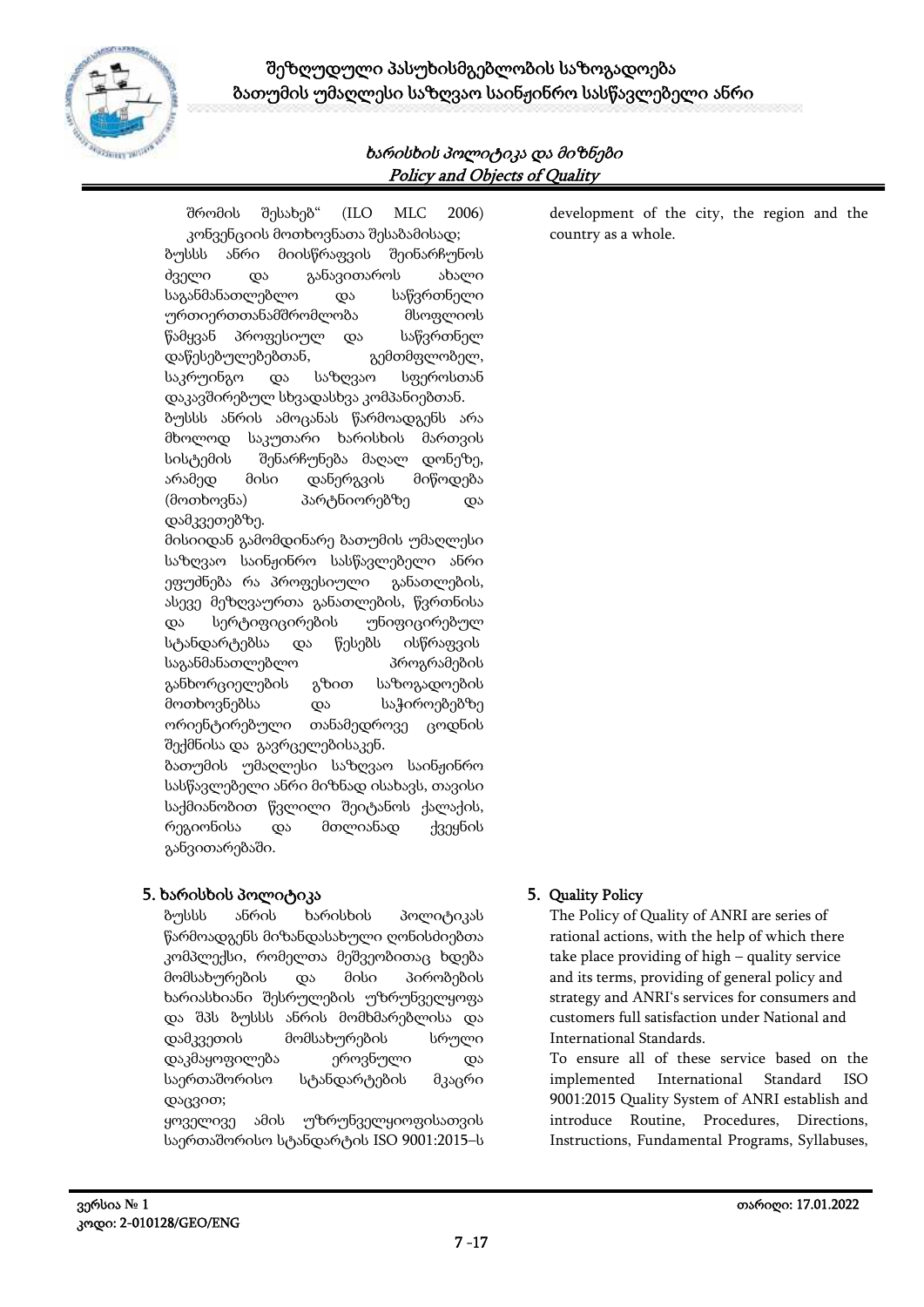

შესაბამისად დანერგილი ხარისხის მართვის სისტემის გამოყენებით შპს ბუსსს ანრის ხარისხის სამსახური სამუშაო და სასწავლო პროცესის გასაუმჯობესებლად ახდენს შინაგანაწესის, პროცედურების, დებულებების, ინსტრუქციების, აუცილებელი ფუნდამენტალური პროგრამების, მოდულების, სასწავლო გეგმების, საჭირო სახელმძღვანელოების შემუშავებასა და დანერგვას; ნაციონალური და საერთაშორისო სტანდარტების შესაბამისად საზღვაო სპეციალისტების მომზადება/გადამზადების, სერთიფიცირებისა და პროფესიული

სტუდენტების განთლების წარმოებისთვის იყენებს აუცილებელ მატერიალურ ტექნიკურ ბაზას.

შპს ბუსსს ანრის ხელმძღვანელობა მიზნად ისახავს:

- 1) ბუსსს ანრის მომხმარებლის, პერსონალისა და მთლიანად საზოგადოების მოთხოვნების და იმედების შესრულება, დაკმაყოფილება, გამართლება;
- 2) ბუსსს ანრის საქმიანობის უწყვეტი გაუმჯობესება, რის საფუძველზეც გაიზრდება სასწავლებლის კონკურენტუნარიანობა მომსახურების ადგილობრივ და საერთაშორისო ბაზარზე;
- 3) ხარისხის მართვის სისტემის ეფექტურობის მუდმივი გაუმჯობესება ორგანიზაციის ყველა დონეზე, ბუსსს ანრის ადმინისტრაციის მუდმივი კონტროლის ქვეშ;
- 4) ხარისხის მართვის სისტემაზე შესაბამისობის უზრუნველყოფა და ხარისიხის მართვის სისტემის შედეგიანობის უწყვეტი ამაღლება;
- 5) შეუსაბამობების დროულად აღმოაჩინა და აღმოფხვრა;
- 6) რისკების შეფასება და პრევენციული ღონისძიებების გატარება;
- 7) ხარისხის მართვის სისტემის გაანალიზებით მიღწეულზე არ შეჩერება და მისწრაფება უფრო მაღალი

Curriculums etc. to improve working, edicational and training process; to conduct seafarers' training and vocational students education in accordance witj national and international standarts, there use necessary equipment, simulators, computer equipment, literature etc.

The Administration of ANRI set itself as an object:

- 1) to carry out and to justify hopes and requires of ANRI's consumers, staff and society as a whole;
- 2) the continuous improve its activities to raise competitiveness of its service in local and International basis;
- 3) under the control of ANRI Administration improve constantly the activity of Quality System at all level of organization;
- 4) to ensure conformity of the quality management system and continually improve the effectiveness of the quality management system;
- 5) by own strength, opportunely identify and eliminate all nonconformity;
- 6) risk assessment and prevention actions;
- 7) to achieve and keep high quality of activity, always analyze Quality Management System;
- 8) Improve the functions of the structural and structural units of ANRI and optimize management decisions;
- 9) Improvement of working conditions and material stimulation system for employees;
- 10) Maintain and develop business relationships with leading marine educational institutions and world shipping and crewing companies.
- 11) Maritime Vocational education's management, monitoring, development, improvement
- 12) To satisfy the needs and capabilities of the trainee, student to achieve higher education, qualification and retraining needs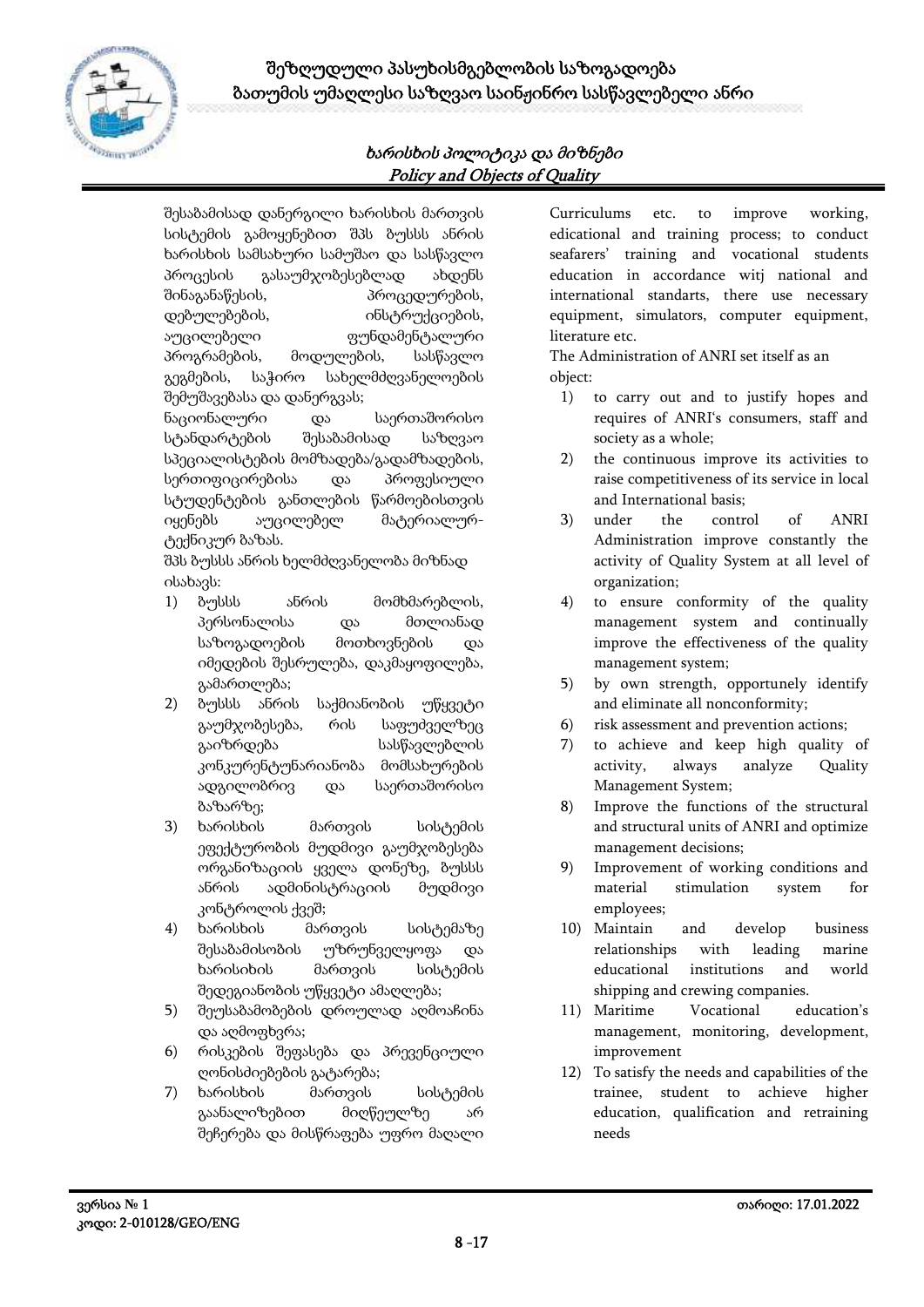

დონის მოსაპოვებლად;

- 8) სასწავლებლის სტრუქტურისა და სტრუქტურული ერთეულების ფუნქციების დახვეწა და და მმართველობითი გადაწყვეტილებების ოპტიმიზაცია;
- 9) თანამშრომლებისთვის სამუშაო სათანადო პირობებისა და მატერიალური სტიმულირების სისტემის სრულყოფა;
- 10) წამყვან საზღვაო სასწავლო დაწესებულებებთან და მსოფლიოს სანაოსნო და საკრუინგო კომპანიებთან საქმიანი ურთიერთობების შენარჩუნება და განავითარება;
- 11) საზღვაო პროფესიული საგანმანათლებლო პროგრამების მართვა, მონიტორინგი, განვითარება, გაუმჯობესება;
- 12) პიროვნების ინტერესებისა და შესაძლებლობების შესატყვისი უმაღლესი განათლების მიღების, კვალიფიკაციის ამაღლებისა და გადამზადების მოთხოვნილებათა დაკმაყოფილება;
- 13) პროფესიული სტუდენტების ადმინისტაციული მხარდაჭერა, უსაფრთოების უზრუნველყოფა;
- 14) პერსონალის მხარდაჭერა და უსაფრთოების უზრუნველყოფა;
- 15) ინტერნაციონალიზაციის განვითარება;
- 16) სოცილაური პასუხისმგებლობა;
- 17) გენდერული თანასწორობისა და ტოლერანტობის შენარჩუნება.

ბუსსს ანრის ხარისხის პოლიტიკა მიმართულია საქმიანობის მუდმივი გაუჯობესებისკენ ნაციონალური და საერთაშორისო სტანდარტების მოთხოვნათა შესაბამისად.

ბუსსს ანრის ურთიერთთანამშრომლობა მომხმარებელთან, მომწოდებელთან და ყველა დანარჩენ პარტნიორებთან, მომსახურებისა და მოქმედების მხრივ, ხდება როგორც ხარისხის გამოხატვა. ბუსსს ანრის ხელმძრვანელობის მიერ

- 13) Vocational students' administrative support, ensuring security
- 14) Support and ensuring security of personnel
- 15) Development of internationalization;
- 16) Social responsibility.
- 17) Maintaining gender equality and tolerance.

Policy of Quality of ANRI is directed to improvement of activities in compliance with requirements of National and International standards.

All activity, relationships and cooperation of ANRI it is exposure of quality.

Every employee has to familiarize with ANRI's Quality System General Policy and Strategy.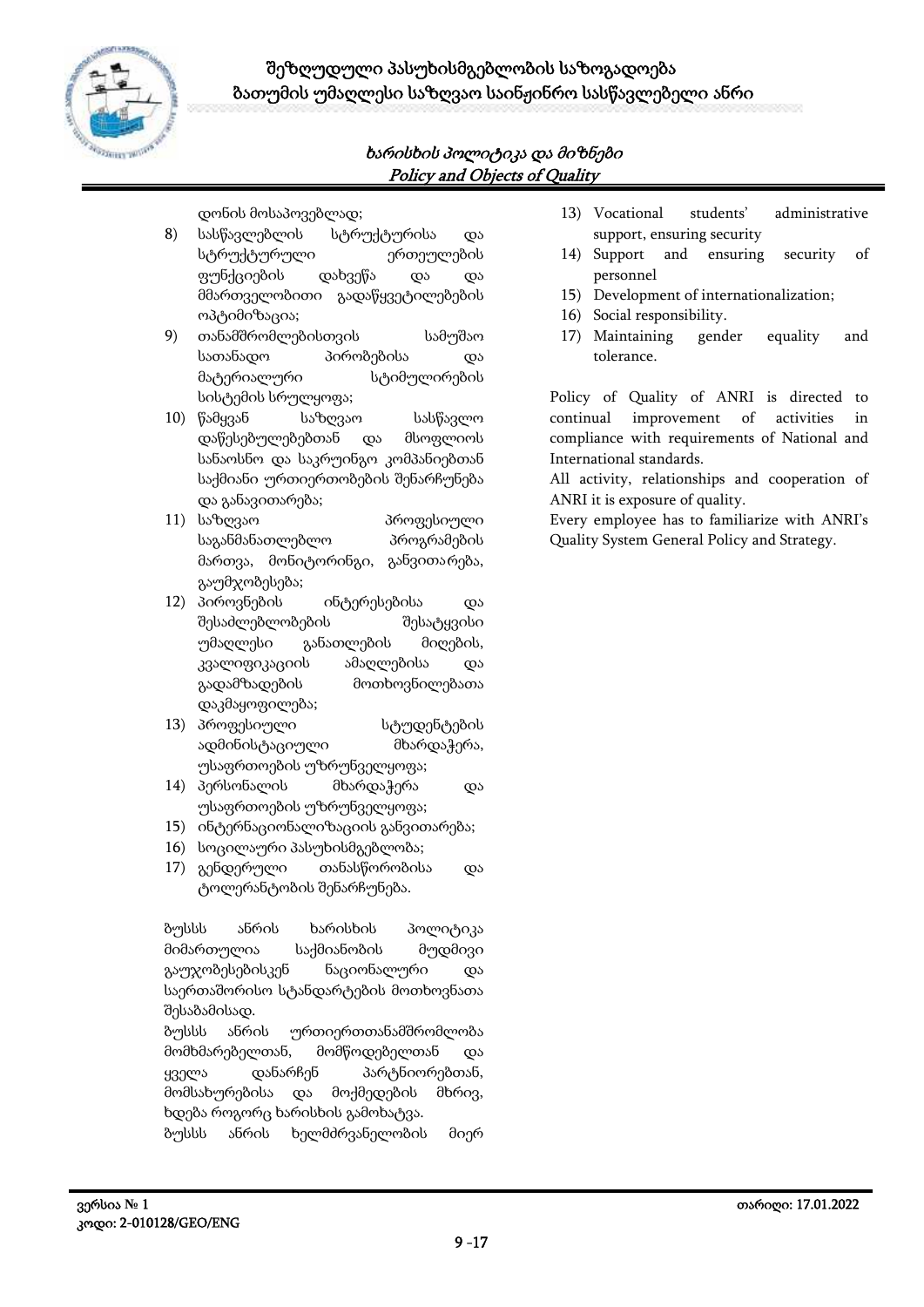

ფორმულირებული და ჩამოყალიბებული საერთო პოლიტიკა, სტრატეგია და ხარისხის პოლიტიკა აუცილებლად უნდა იქნას გაცნობილ ყველა თანამშრომელზე ორგანიზაციული სტრუქტურის ნებისმიერ დონეზე.

#### **6. ხარისხის მიზნები**

- 1) პროფესიულ სტუდენტთა მხარდაჭერის გაზრდა 5% წინა წლებთან შედარებით;
- 2) პერსონალისთვის პროფესიული განვითარების ამაღლების მიზნით მხარდაჭერის გაზრდა 5%-ით წინა წელთან შედარებით;
- 3) შეუსაბამო მომსახურების მართვის გაუმჯობესება აუდიტების დროს აღმოჩენილი შეუსაბამობების რაოდენობის 10%-ით შემცირების მიზნით;
- 4) მატერიალურ-ტექნიკური ბაზის განახლება 10%-ით წინა წლებთან შედარებით;
- 5) პროფესიული სტუდენტების შორეულ ნაოსნობაში დასაქმების ხელისშეწყობა, წინა წლებთან შედარებით 5%ით გაზრდა.
- 6) რისკების შეფასების და პრევენციის ღონისძიებების გაზრდა 10%-ით წინა წლებთან შედარებით;
- 7) შრომის უსაფრთხოების ნორმების დაცვის და კონტროლის გაზრდა 5%-ით წინა წლებთან შედარებით;
- 8) ახალი კორონავიურსის (COVID 19) გავრცელების თავიდან აცილების მიზნით გამაფრთხილებელი და პრევენციული ზომების შენარჩუნება; პერსონალში, პროფესიულ სტუდენტებში, მსმენელბში დაფიქსირების შემთხვევაში კონტროლის გამკაცრება 10%.
- 9) ინტერნაციონალიზაცის განვითარება; ამ კუთხით აქტივობების გაზრდა 5% ით წინა წელთან შედარებით;
- 10) პიარ კამპანიების მომატება 5%-ით წინა წელთან შედარებით;
- 11) ახალგაზრდა კადრების (მათ შორის

#### **6. Quality Objects**

- 1) Increase vocational student support by 5% compared to the previous years;
- 2) Increase support of staff in appropriate professional development by 5% compared to the previous year;
- 3) Manage non-conforming services in order to reduce the non-conformances amount issued during the audits to 10%;
- 4) Renew training facilities, simulators, equipment, etc. by 5% in comparison with last year;
- 5) Rise by 5% in comparison with last year deep sea navigation practice for vocational students.
- 6) Increase risk assessment and prevention measures by 10% compared to previous years;
- 7) Increase protection and control of labor safety standards by 5% compared to previous years;
- 8) Maintain precautionary and preventive measures to prevent the spread of the new coronavirus (COVID 19); in case of fixation in staff, students, listeners tighten control by 10%;
- 9) Development of internationalization; Activities in this regard increas by 5% compared to the previous year;
- 10)increase of PR companies by 5% compared to the previous year;
- 11)Increase activities in terms of attracting young staff (including instructors and vocational education teachers) by 5% compared to the previous year.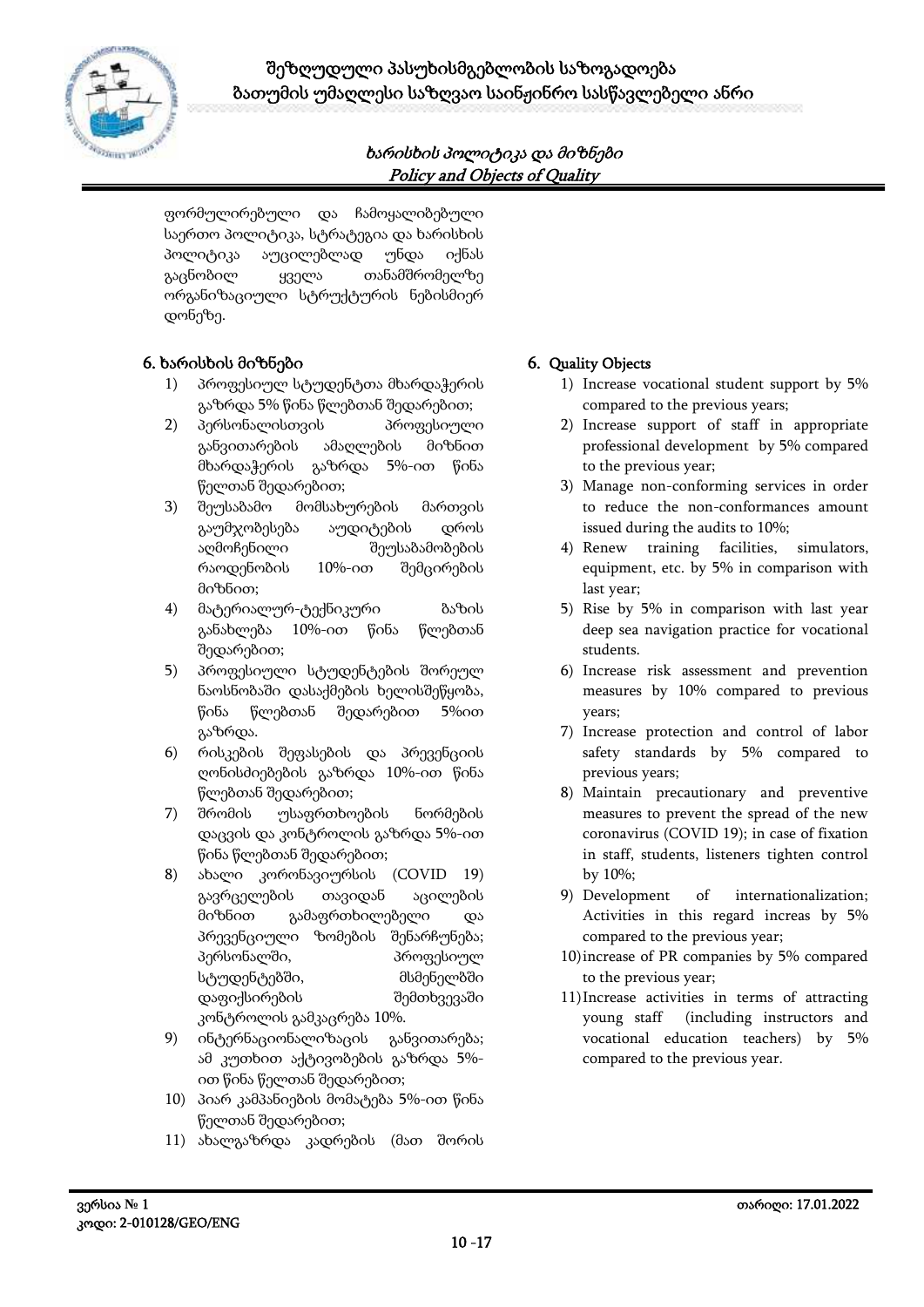

ინსტრუქტორები, პროფესიული განათლების მასწავლებლები) მოზიდვის კუთხით აქტივობების გაზრდა 5%-ით წინა წელთან შედარებით.

#### **7. ხარისხის ვალდებულებები**

შპს ბუსსს ანრის პოლიტიკისა და საქმიანობის შესრულებისა და ხარისხის მართვის მუდმივი გაუმჯობესებისთვის ბუსსს ანრის ხელმძღვანელობამ დაადგინა ხმს შემდეგი ვალდებულებები:

- 1) მუდმივად ხდებოდეს ბუსსს ანრის განვითარების დონის შენარჩუნება ISO 9001:2015 საერთაშორისო სტანდარტისა და ბუსსს ანრის წესდების მოთხოვნათა შესაბამისად;
- 2) ბუსსს ანრიმ თავის საქმინობაში იხელმძღვანელოს შემდეგი კანონმდებლობით:
	- საქართველოს კანონი "მეზღვაურთა განათლებისა და სერტიფიცირების შესახებ";
	- საერთაშორისო კონვენცია "მეზღვაურების მომზადების, დიპლომირებისა და ვახტის გაწევის შესახებ" (STCW, ცვლილებებით);
	- საერთაშორისო კონვენცია "საზღვაო ნაოსნობაში შრომის შესახებ" (ILO MLC 2006)
	- საქართველოს კანონი პროფესიული განათლების შესახებ;
	- საქართველოს კანონი განათლების ხარისხის განვითარების შესახებ;
	- საქართველოს შრომის კოდექსი
	- შრომის უსაფრთხოების რეგულაციები და სხვა ბუსსს ანრის საქმიანობასთან დაკავშირებული ეროვნული და საერთაშორისო კანონებით, კონვენციებით, სტანდარტებით, მოთხოვნებით, ნორმატიული აქტებით და ა.შ.
- 3) პერიოდულად მოახდინოს შინაგანაწესის, შიდა ნორმატიული დოკუმენტების, სასწავლო გეგმების, სასწავლო პროგრამების შემუშავება, განახლება

#### **7. Quality Liabilities**

There are established follow liabilities of Quality Service to improve continually Quality Management and Activities at ANR.

- 1) Always keep ANRI's level of development in compliance with requirements of ISO 9001:2015 and Charter of ANRI;
- 2) ANRI administration must follow the next Legislations:
	- Law of Georgia on Education and Certification of Seafarer's;
	- International Convention on Standards of Training, Certification and Watch keeping for Seafarers (STCW, as amended);
	- International Maritime Labour Convention (ILO MLC 2006);
	- Law of Georgia on Vocational Education
	- Law of Georgia On Development of Quality of Education
	- Georgian Labour Code
	- Safety regulations

and other International and National Conventions, Standards, Requirements relevant to activity of ANRI;

- 3) Periodically establish of routine, inner normative documents, curriculums, syllabuses; renew in accordance with amendments of National and International Standards and Requirements;
- 4) In accordance to National and International Standards purchase necessary manuals and ensure their implementation into the working process of ANRI;
- 5) Establish and keep in actuality organizational structure; Allocate resources to ensure implementation of policy, objects, liabilities and duties of Quality System;
- 6) Systematically plan the process of service in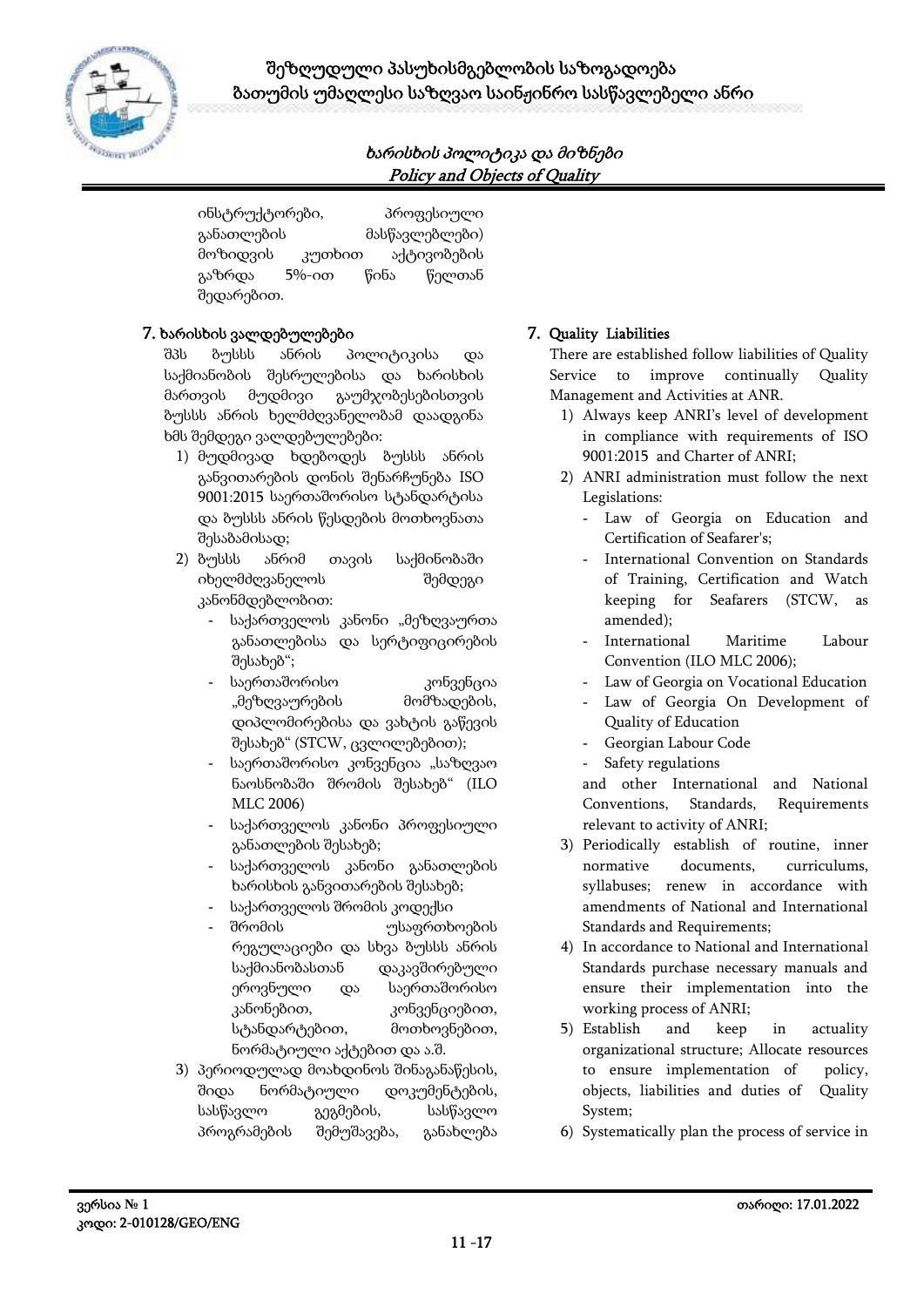

ეროვნული და საერთაშორისო მოთხოვნების, სტანდარტების ცვლილებებთან დაკავშირებით;

- 4) ყველა საერთაშორისო და ეროვნული სტანდარტის შესაბამისი საჭირო სახელმძღვანელოს შეძენა და ბუსსს ანრის საქმიანობის პროცესში მათი დანერგვის უზრუნველყოფა;
- 5) შეიმუშაოს და შეინარჩუნოს მოქმედებაში ორგანიზაციული სტრუქტურა და გამოყოს რესურსები ხმს პოლიტიკის, მიზნებისა და ვალდებულებების შესრულების უზრუნველყოფისთვის;
- 6) სისტემატურად მოახდინოს თავისი მომსახურების პროცესების დაგეგმარება სწავლების მომზადება/გადამზადების, დასაქმებისა და სერტიფიცირების მხრივ;
- 7) მოახდინოს ხელშეკრულებისა და განცხადებების შემუშავება ბუსსს ანრის პოლიტიკის, მიზნებისა და ვალდებულებების ანალიზის მიზნით;
- 8) ბუსსს ანრის პერსონალისა და მომწოდებლების მიერ აქტუალური გამოყენების მიზნით მოახდინოს დოკუმენტებისა და მონაცემების მართვა;
- 9) საკუთარი სამუშაოებისა და მომსახურების იდენტიფიკაციისა და მეთვალყურეობის (მიკვლევადობის) უზრუნველყოფა;
- 10) განახორციელოს თითოეული თანამშრომლის სამუშაოების მართვა თანამდებობრივი ინსტრუქციების შესაბამისად;
- 11)უზრუნველყოს თითოეული თანამშრომლის შესრულებული სამუშაოს შემოწმება;
- 12) მოახდინოს შეუსაბამო მომსახურების მართვა ცალკეულ განყოფილებებში;
- 13) შეუსაბამო მომსახურეობის მართვა სრულ აღმოფხვრამდე;
- 14) მოახდინოს ხარისხის საანგარიშო დოკუმენტებით მართვა, მათი შეგროვების, იდენტიფიკაციის და

education, training/retraining, certification and placement process;

- 7) Work up applications and contracts to analyze ANRI Policy, Objects and Liabilities;
- 8) Control of documents and data for actual using by ANRI's staff and providers;
- 9) Ensuring supervision and identification of activities and service of ANRI;
- 10) Realize monitor performance by job description per each employee;
- 11) Hold a review of work executed of every employee;
- 12) Manage nonconformity service at the individual departments;
- 13) Manage nonconformity service till full eliminate;
- 14) Manage report documents of Quality for the purpose of its collection, identification and keeping;
- 15) Do schedule Quality System internal audit at the departments to implement corrective and preventive actions;
- 16) Periodically conduct information meetings, masterclasses, trainings to improve Quality System and raise the staff qualification;
- 17) Ensure support to the staff and students of the college, professional students, trainees;
- 18) Staff self-development;
- 19) Misconduct of staff in the ongoing processes
- 20) Determination, planning and controlling of ANRI active processes and sub processes to ensure final quality of production/service;
- 21) to develop internationalization and research activities;
- 22) Systematically train the vocational teachers and instructors in accordance to requirement of modern teaching;
- 23) Systematically renovate the library;
- 24) Risk assessment and prevention;
- 25) Ensure compliance with labor safety standards;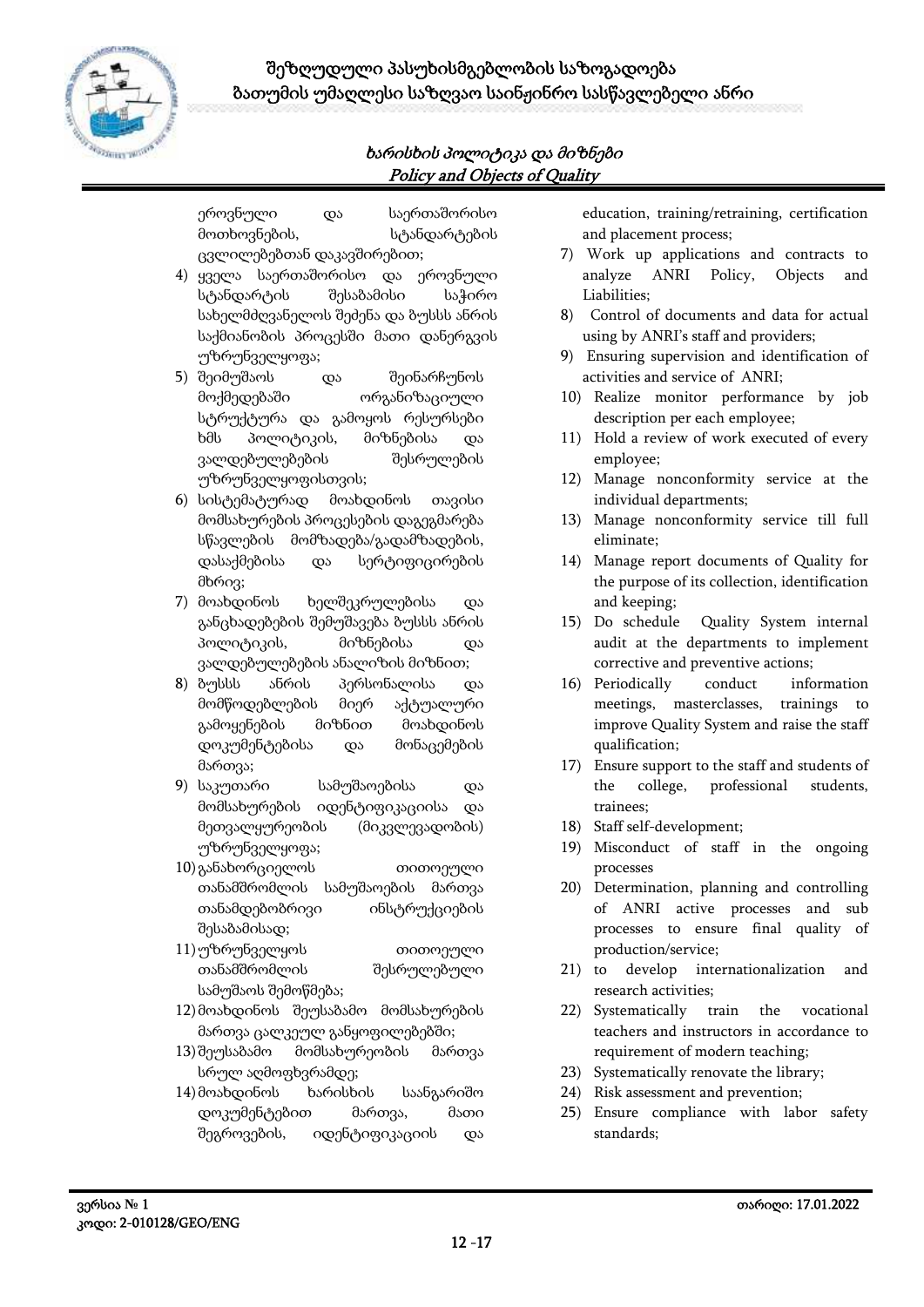

შენახვის უზრუნველყოფის მიზნით;

- 15) გეგმიურად ჩაატაროს ხარისხის შიდა შემოწმება მაკორექტირებელი და გამაფრთხილებელი მოქმედებების დანერგვით;
- 16)ხმს გასაუმჯობესებლად და თანამშრომლების კვალიფიკაციის ასამაღლებლად პერიოდულად ჩატარდეს საინფორმაციო შეხვედრები, მასტერ-კლასები, სემინარები, ტრენინგები;
- 17)უზრუნველყოს სასწავლებლის პერსონალისა და პროფესიული სტუდენტების, მსმენელების მხარდაჭერა;
- 18)უზრუნველყოს პერსონალის თვითგანვითარება;
- 19)უზრუნველყოს პერსონალის ჩართულობა სასწავლებელში მიმდინარე პროცესებში;
- 20) ბუსსს ანრიში მოქმედი პროცესების და ქვეპროცესების დადგენა, დაგეგმვა და კონტროლირება ისე, რომ უზრუნველყოფილი იყოს საბოლოო პროდუქციის/ მომსახურების ხარისხი;
- 21) განავითაროს ინტერნაციონალიზაციის საქმიანობა;
- 22) სისტემატურად მოახდინოს პროფესიული განათლების მასწავლებელებისა და ინსტრუქტორების გადამზადება სწავლების თანამედროვე მეთოდების შესასწავლად;
- 23)უზრუნველყოს ბიბლიოთეკის სისტემატური განახლება;
- 24)უზრუნველყოს რისკების შეფასება და პრევენცია;
- 25)უზრუნველყოს შრომის უსაფრთხოების ნორმების დაცვა;
- 26) სისტემატიურად, არა ნაკლებ წელიწადში ერთისა, ხმს ანალიზის ჩატარება, პოლიტიკისა და მიზნების, გეგმების შესრულების კონტროლის მიზნით.
- 27) მთელ პერსონალამდე დროულად იქნას დაყვანილი დადგენილი პოლიტიკა,
- 26) Annuallymake management review to analyze results of activity, review objects and their implementation;
- 27) Ensure timely familiarization of each employee with objects and liabilities of the Quality System.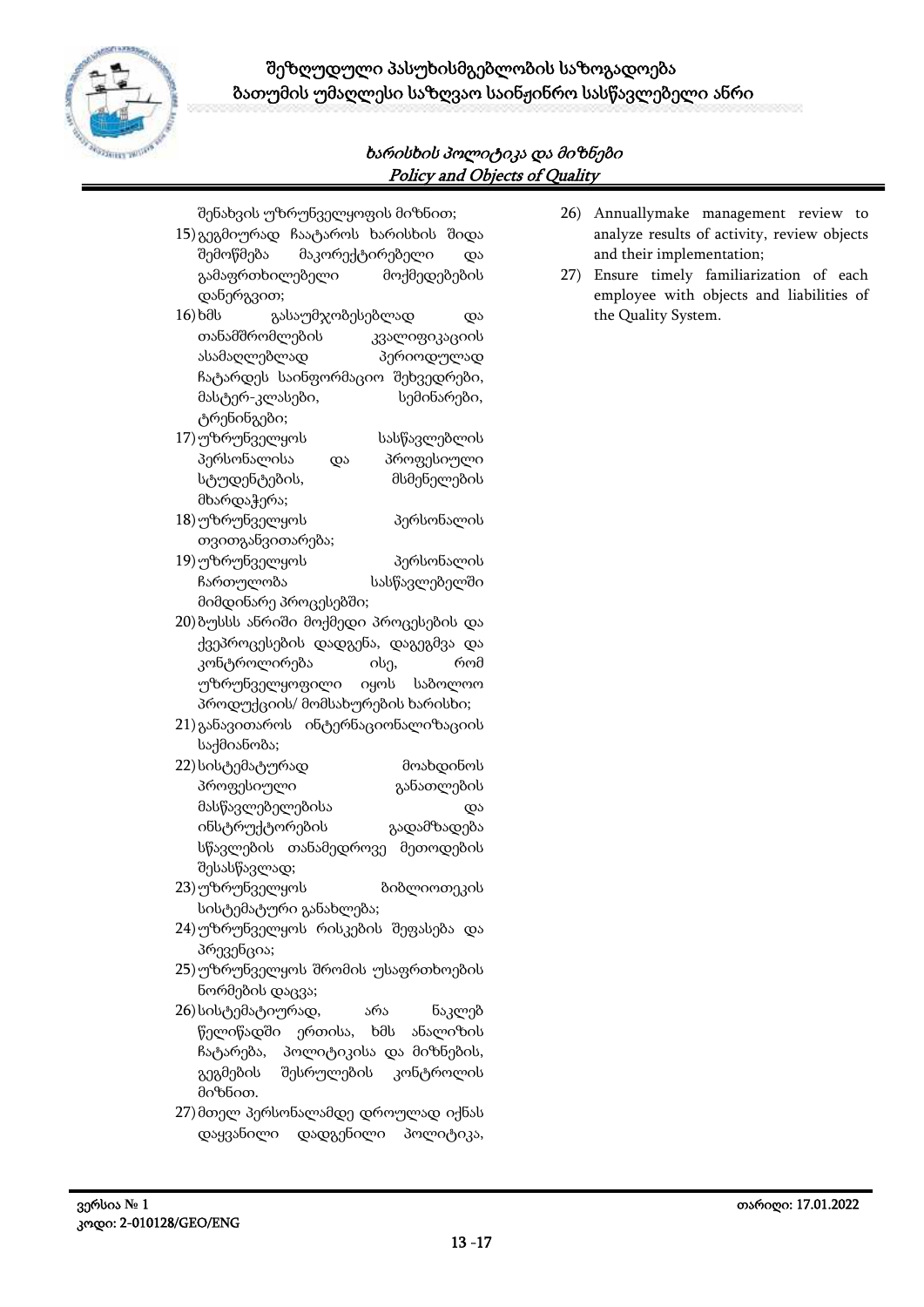

მიზნები და ვალდებულებები.

#### **8. კონფიდენციალურობა 8. Confidentiality**

ხარისხის პოლიტიკა და მიზნები წარმოადგენს ბუსსს ანრის შიდა ნორმატიულ დოკუმენტს და არ ექვემდებარება მესამე მხარისთვის წარდგენას, გარდა აუდიტორებისა შიდა, გარე და ინსპექციური შემოწმების დროს.

The Policy and Objects of Quality is inner normative document and it is not present to other party, except auditors at the time of inner, external and inspection audits.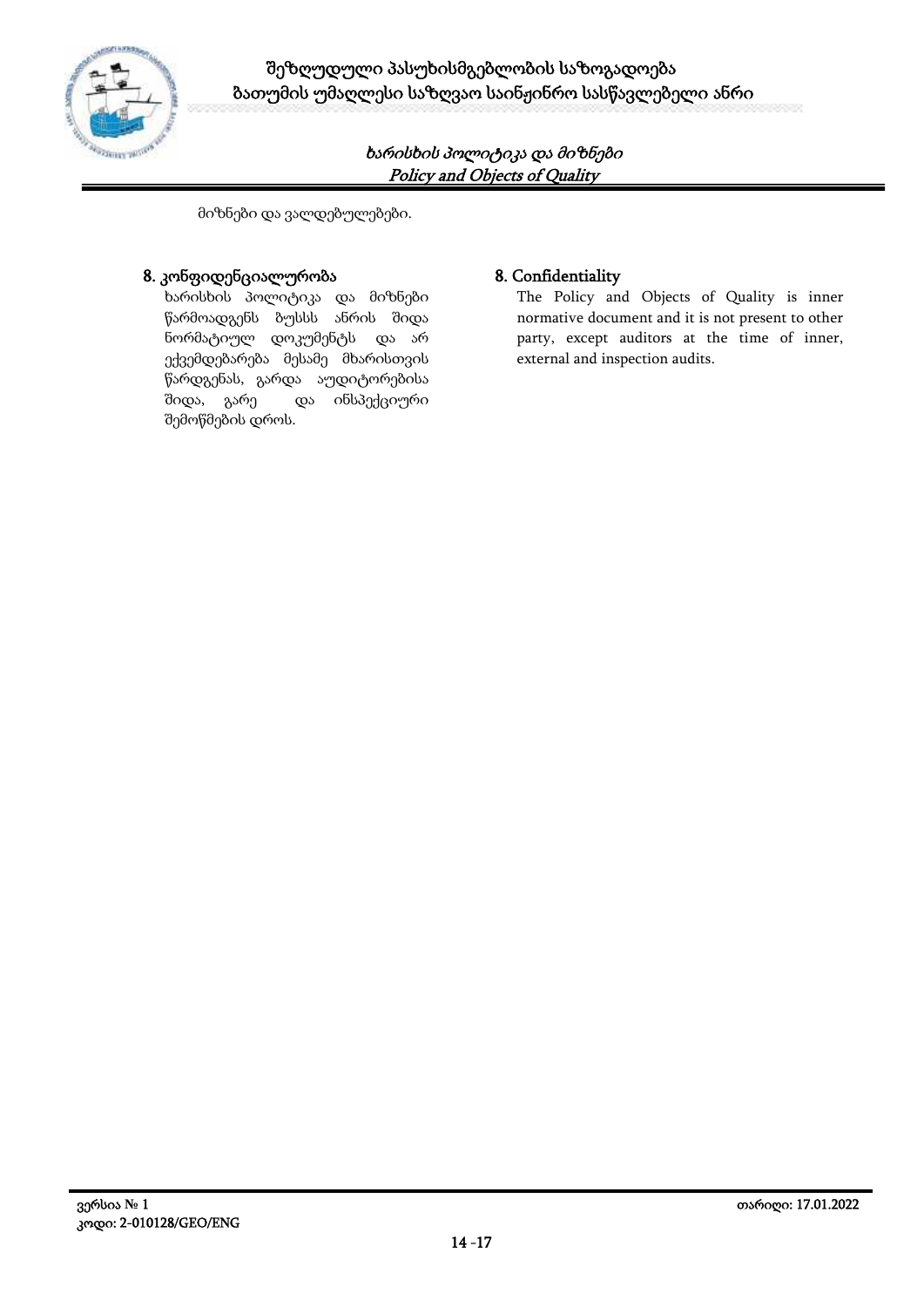

# **9. პერიოდული შემოწმების ფურცელი**

| $\mathbf{N}_2$ | პერიოდული<br>შემოწმების<br>თარიღი | შემოწმების ჩამტარებებლი<br>პირის გვარი, ინიციალები<br>და თანამდებობა | ხელმოწერა | შესწორებას |
|----------------|-----------------------------------|----------------------------------------------------------------------|-----------|------------|
|                |                                   |                                                                      |           |            |
|                |                                   |                                                                      |           |            |
|                |                                   |                                                                      |           |            |
|                |                                   |                                                                      |           |            |
|                |                                   |                                                                      |           |            |
|                |                                   |                                                                      |           |            |
|                |                                   |                                                                      |           |            |
|                |                                   |                                                                      |           |            |
|                |                                   |                                                                      |           |            |
|                |                                   |                                                                      |           |            |
|                |                                   |                                                                      |           |            |
|                |                                   |                                                                      |           |            |
|                |                                   |                                                                      |           |            |
|                |                                   |                                                                      |           |            |
|                |                                   |                                                                      |           |            |
|                |                                   |                                                                      |           |            |
|                |                                   |                                                                      |           |            |
|                |                                   |                                                                      |           |            |
|                |                                   |                                                                      |           |            |
|                |                                   |                                                                      |           |            |
|                |                                   |                                                                      |           |            |
|                |                                   |                                                                      |           |            |
|                |                                   |                                                                      |           |            |
|                |                                   |                                                                      |           |            |
|                |                                   |                                                                      |           |            |
|                |                                   |                                                                      |           |            |
|                |                                   |                                                                      |           |            |
|                |                                   |                                                                      |           |            |
|                |                                   |                                                                      |           |            |
|                |                                   |                                                                      |           |            |
|                |                                   |                                                                      |           |            |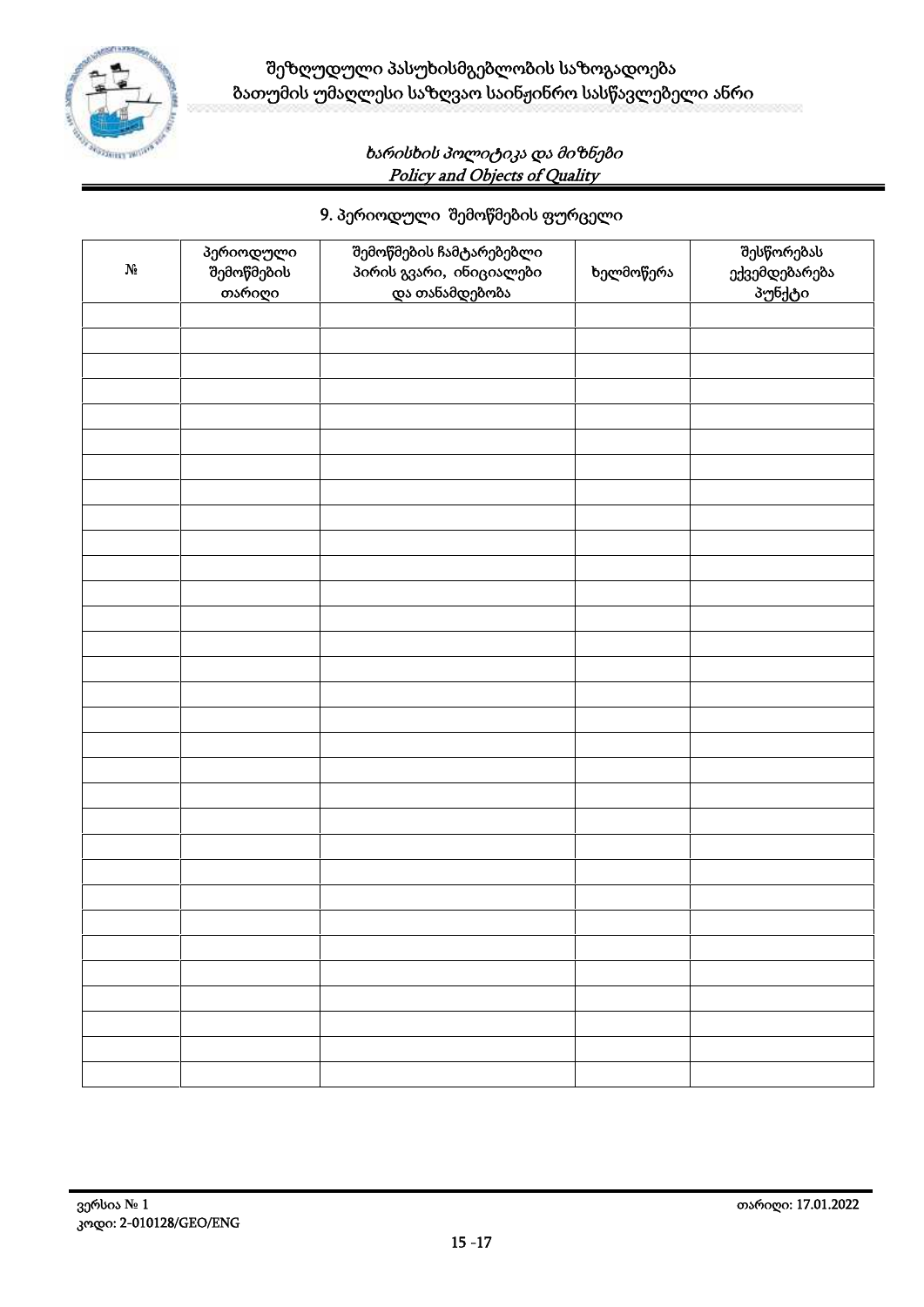

# **10. პერსონალის პოლიტიკასთან და მიზნებთან გაცნობის ფურცელი**

|                | სახელი, გავრი    | თანამდებობა                                                                                     | გაცნობის<br>ვადა | გაცნობის<br>თარიღი | ხელმოწერა |
|----------------|------------------|-------------------------------------------------------------------------------------------------|------------------|--------------------|-----------|
| $\mathbf{1}$   | თამთა ჩხეიძე     | პროფ.სტუდენტთა,<br>თანამშრომელთა და მსმენელთა<br>მომსახურების განყოფილების<br>საქმისმწარმოებელი | 24.01.2022       |                    |           |
| $\overline{2}$ | მზია დუმბაძე     | არქივარიუსი                                                                                     | 24.01.2022       |                    |           |
| 3              | სოფიკო მამულაძე  | მთავარი ბუღალტერი                                                                               | 24.01.2022       |                    |           |
| 4              | მონიკა დიასამიძე | მეზღვაურთა წვრთნისა და<br>სერთიფიცირების ცენტრის<br>საქმისმწარმოებელი                           | 24.01.2022       |                    |           |
| 5              | ლონდა მიქელაძე   | საქმისმწარმოებელი                                                                               | 24.01.2022       |                    |           |
| 6              | დავით ჩხაიძე     | სასწავლო საამქროებისა და<br>სახელოსნოების უფროსი                                                | 24.01.2022       |                    |           |
| 7              | ჟუჟუნა დიასამიძე | ბიბლიოთეკარი                                                                                    | 24.01.2022       |                    |           |
| 8              | მალვინა ურუშაძე  | ბიბლიოთეკის უფროსი                                                                              | 24.01.2022       |                    |           |
| 9              | ირაკლი გოგიტიძე  | შესყიდვების და სამეურნეო<br>განყოფილების უფროსი                                                 | 24.01.2022       |                    |           |
| $10\,$         | ანა მუშამბაძე    | ბიბლიოთეკარი                                                                                    | 24.01.2022       |                    |           |
| 11             | ნათია დიასამიძე  | ადამიანური რესურსების<br>სპეციალისტი                                                            | 24.01.2022       |                    |           |
| 12             | ირაკლი ბეჟანიძე  | საინფორმაციო ტექნოლოგიების<br>მართვის განყოფილების<br>უფროსი                                    | 24.01.2022       |                    |           |
| 13             | ილია ნიქაბაძე    | პიარ-მენეჯერი                                                                                   | 24.01.2022       |                    |           |
| 14             | გიორგი დიასამიძე | იურიდიული განყოფილების<br>უფროსი                                                                | 24.01.2022       |                    |           |
| 15             | თამილა მიქელაძე  | ექთანი                                                                                          | 24.01.2022       |                    |           |
| 16             | ომარ დიასამიძე   | პრაქტიკის, კარიერის<br>დაგეგმვისა და სტუდენტებთან<br>ურთიერთობის განყოფილების<br>უფროსი         | 24.01.2022       |                    |           |
| 17             |                  |                                                                                                 |                  |                    |           |
| 18             |                  |                                                                                                 |                  |                    |           |
| 19             |                  |                                                                                                 |                  |                    |           |
| 20             |                  |                                                                                                 |                  |                    |           |
| 21             |                  |                                                                                                 |                  |                    |           |